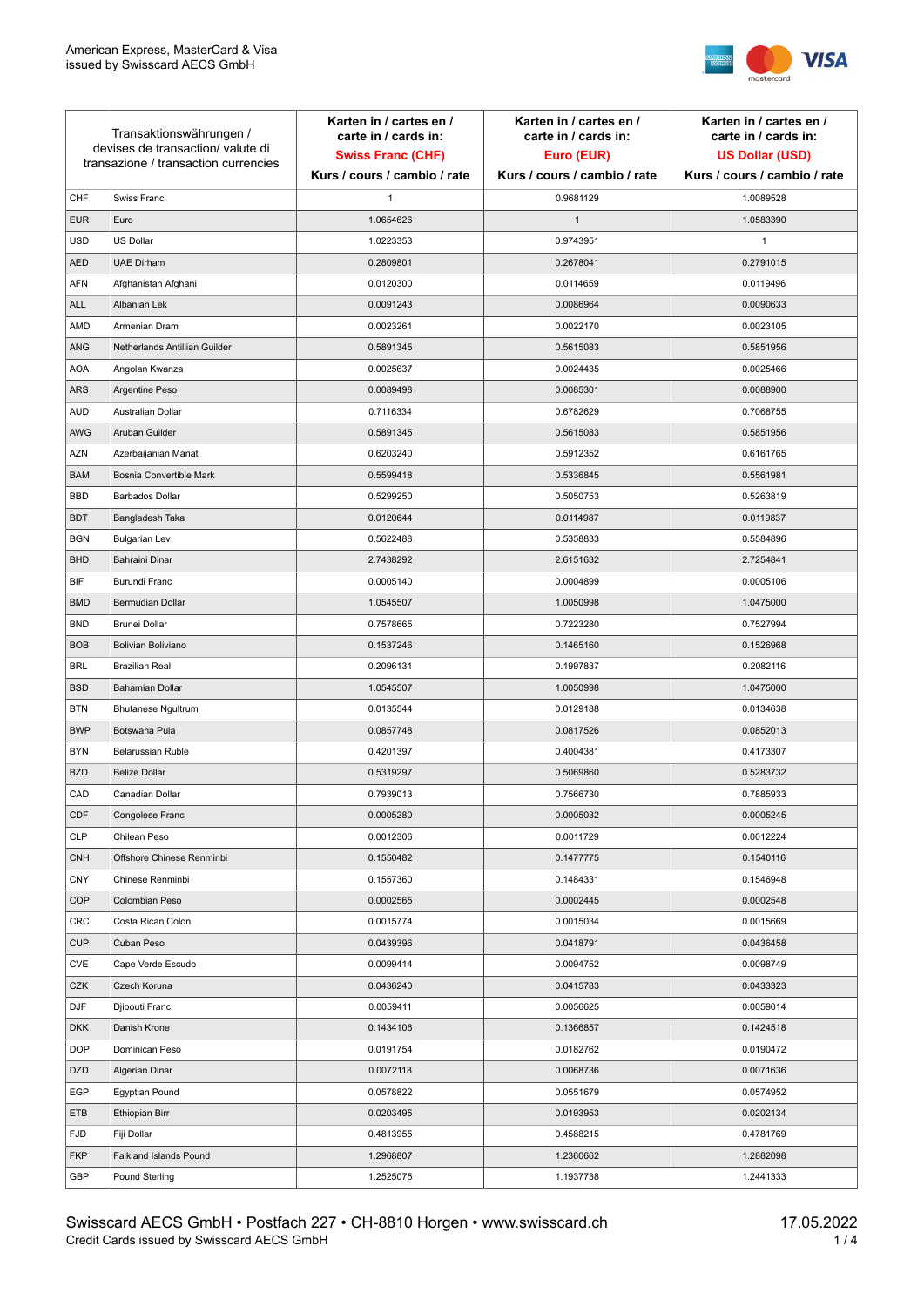

| Transaktionswährungen /<br>devises de transaction/ valute di |                                      | Karten in / cartes en /<br>carte in / cards in: | Karten in / cartes en /<br>carte in / cards in: | Karten in / cartes en /<br>carte in / cards in: |
|--------------------------------------------------------------|--------------------------------------|-------------------------------------------------|-------------------------------------------------|-------------------------------------------------|
|                                                              |                                      | <b>Swiss Franc (CHF)</b>                        | Euro (EUR)                                      | <b>US Dollar (USD)</b>                          |
|                                                              | transazione / transaction currencies | Kurs / cours / cambio / rate                    | Kurs / cours / cambio / rate                    | Kurs / cours / cambio / rate                    |
| <b>GEL</b>                                                   | Georgia Lari                         | 0.3568023                                       | 0.3400708                                       | 0.3544167                                       |
| <b>GHS</b>                                                   | Ghana Cedi                           | 0.1481881                                       | 0.1412391                                       | 0.1471973                                       |
| GIP                                                          | Gibraltar Pound                      | 1.2968807                                       | 1.2360662                                       | 1.2882098                                       |
| <b>GMD</b>                                                   | Gambia Dalasi                        | 0.0218333                                       | 0.0208095                                       | 0.0216873                                       |
| <b>GNF</b>                                                   | Guinea Franc                         | 0.0001226                                       | 0.0001169                                       | 0.0001218                                       |
| GTQ                                                          | Guatemala Quetzal                    | 0.1377107                                       | 0.1312530                                       | 0.1367900                                       |
| <b>GYD</b>                                                   | Guyana Dollar                        | 0.0050491                                       | 0.0048123                                       | 0.0050153                                       |
| <b>HKD</b>                                                   | Hong Kong Dollar                     | 0.1302436                                       | 0.1241361                                       | 0.1293728                                       |
| <b>HNL</b>                                                   | Honduras Lempira                     | 0.0430019                                       | 0.0409854                                       | 0.0427144                                       |
| <b>HRK</b>                                                   | Croatian Kuna                        | 0.1464640                                       | 0.1395959                                       | 0.1454847                                       |
| <b>HTG</b>                                                   | Haiti Gourde                         | 0.0093013                                       | 0.0088651                                       | 0.0092391                                       |
| <b>HUF</b>                                                   | Forint                               | 0.0028008                                       | 0.0026695                                       | 0.0027821                                       |
| <b>IDR</b>                                                   | Indonesia Rupiah                     | 0.0000723                                       | 0.0000689                                       | 0.0000718                                       |
| <b>ILS</b>                                                   | New Israeli Sheqel                   | 0.3051631                                       | 0.2908531                                       | 0.3031228                                       |
| <b>INR</b>                                                   | Indian Rupee                         | 0.0135628                                       | 0.0129268                                       | 0.0134721                                       |
| IQD                                                          | Iraqi Dinar                          | 0.0007223                                       | 0.0006884                                       | 0.0007175                                       |
| <b>ISK</b>                                                   | <b>Iceland Krona</b>                 | 0.0078167                                       | 0.0074502                                       | 0.0077644                                       |
| JMD                                                          | Jamaican Dollar                      | 0.0068059                                       | 0.0064868                                       | 0.0067604                                       |
| <b>JOD</b>                                                   | Jordanian Dinar                      | 1.4893137                                       | 1.4194755                                       | 1.4793562                                       |
| JPY                                                          | Yen                                  | 0.0079440                                       | 0.0075715                                       | 0.0078909                                       |
| KES                                                          | Kenyan Shilling                      | 0.0090880                                       | 0.0086618                                       | 0.0090272                                       |
| <b>KGS</b>                                                   | Kyrgyzstan Som                       | 0.0128005                                       | 0.0122002                                       | 0.0127149                                       |
| <b>KHR</b>                                                   | Cambodia Riel                        | 0.0002601                                       | 0.0002479                                       | 0.0002584                                       |
| <b>KMF</b>                                                   | Comoro Franc                         | 0.0022350                                       | 0.0021302                                       | 0.0022201                                       |
| <b>KRW</b>                                                   | Korean Republic Won                  | 0.0008262                                       | 0.0007875                                       | 0.0008207                                       |
| <b>KWD</b>                                                   | Kuwaiti Dinar                        | 3.3648425                                       | 3.2070554                                       | 3.3423453                                       |
| <b>KYD</b>                                                   | Cayman Islands Dollar                | 1.2654614                                       | 1.2061203                                       | 1.2570006                                       |
| KZT                                                          | Kazakhstan Tenge                     | 0.0024384                                       | 0.0023241                                       | 0.0024221                                       |
| LAK                                                          | Lao Republic Kip                     | 0.0000800                                       | 0.0000762                                       | 0.0000795                                       |
| LBP                                                          | Lebanese Pound                       | 0.0000465                                       | 0.0000443                                       | 0.0000462                                       |
| <b>LKR</b>                                                   | Sri Lanka Rupee                      | 0.0029402                                       | 0.0028023                                       | 0.0029205                                       |
| <b>LRD</b>                                                   | Liberian Dollar                      | 0.0069607                                       | 0.0066343                                       | 0.0069142                                       |
| <b>LSL</b>                                                   | Lesotho Lothi                        | 0.0651682                                       | 0.0621123                                       | 0.0647325                                       |
| LYD                                                          | Libyan Dinar                         | 0.2188004                                       | 0.2085402                                       | 0.2173375                                       |
| <b>MAD</b>                                                   | Moroccan Dirham                      | 0.1025060                                       | 0.0976992                                       | 0.1018207                                       |
| MDL                                                          | Moldovan Leu                         | 0.0557145                                       | 0.0531019                                       | 0.0553420                                       |
| <b>MGA</b>                                                   | Malagasy Ariary                      | 0.0002609                                       | 0.0002487                                       | 0.0002592                                       |
| <b>MKD</b>                                                   | Macedonia Denar                      | 0.0178143                                       | 0.0169789                                       | 0.0176952                                       |
| MMK                                                          | Myanmar Kyat                         | 0.0005700                                       | 0.0005433                                       | 0.0005662                                       |
| MNT                                                          | Mongolia Tugrik                      | 0.0003379                                       | 0.0003221                                       | 0.0003356                                       |
| <b>MOP</b>                                                   | Macao Pataca                         | 0.1304491                                       | 0.1243320                                       | 0.1295769                                       |
| <b>MRU</b>                                                   | Mauritanian Ouguiya                  | 0.0289618                                       | 0.0276037                                       | 0.0287682                                       |
| MUR                                                          | <b>Mauritius Rupee</b>               | 0.0245459                                       | 0.0233949                                       | 0.0243818                                       |
| <b>MVR</b>                                                   | Maldives Rufiyaa                     | 0.0683209                                       | 0.0651171                                       | 0.0678641                                       |
| <b>MWK</b>                                                   | Malawi Kwacha                        | 0.0012940                                       | 0.0012333                                       | 0.0012853                                       |
| <b>MXN</b>                                                   | Mexican Peso                         | 0.0525882                                       | 0.0501222                                       | 0.0522366                                       |
| <b>MYR</b>                                                   | Malaysian Ringgit                    | 0.2402368                                       | 0.2289714                                       | 0.2386306                                       |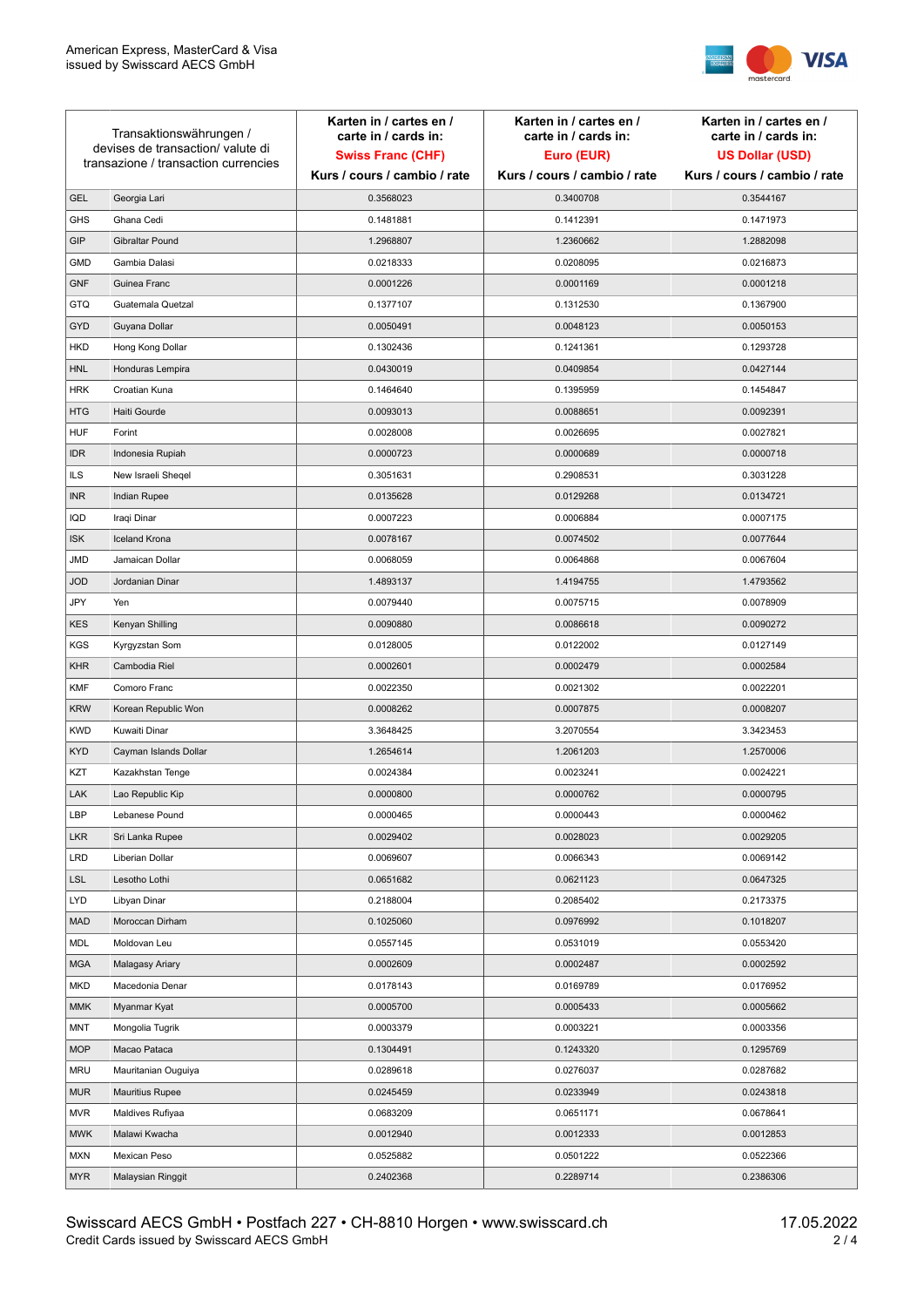

| Transaktionswährungen /<br>devises de transaction/valute di<br>transazione / transaction currencies |                             | Karten in / cartes en /<br>carte in / cards in:<br><b>Swiss Franc (CHF)</b><br>Kurs / cours / cambio / rate | Karten in / cartes en /<br>carte in / cards in:<br>Euro (EUR)<br>Kurs / cours / cambio / rate | Karten in / cartes en /<br>carte in / cards in:<br><b>US Dollar (USD)</b><br>Kurs / cours / cambio / rate |
|-----------------------------------------------------------------------------------------------------|-----------------------------|-------------------------------------------------------------------------------------------------------------|-----------------------------------------------------------------------------------------------|-----------------------------------------------------------------------------------------------------------|
|                                                                                                     |                             |                                                                                                             |                                                                                               |                                                                                                           |
| <b>MZN</b>                                                                                          | Mozambique Metical          | 0.0164797                                                                                                   | 0.0157069                                                                                     | 0.0163695                                                                                                 |
| <b>NAD</b>                                                                                          | Namibia Dollar              | 0.0651850                                                                                                   | 0.0621283                                                                                     | 0.0647492                                                                                                 |
| <b>NGN</b>                                                                                          | Nigeria Naira               | 0.0025313                                                                                                   | 0.0024126                                                                                     | 0.0025144                                                                                                 |
| <b>NIO</b>                                                                                          | Nicaragua Cordoba Oro       | 0.0296477                                                                                                   | 0.0282574                                                                                     | 0.0294495                                                                                                 |
| <b>NOK</b>                                                                                          | Norwegian Krone             | 0.1049331                                                                                                   | 0.1000125                                                                                     | 0.1042315                                                                                                 |
| <b>NPR</b>                                                                                          | Nepalese Rupee              | 0.0084768                                                                                                   | 0.0080793                                                                                     | 0.0084201                                                                                                 |
| <b>NZD</b>                                                                                          | New Zealand Dollar          | 0.6439778                                                                                                   | 0.6137798                                                                                     | 0.6396722                                                                                                 |
| <b>OMR</b>                                                                                          | Oman Rial                   | 2.6824875                                                                                                   | 2.5566980                                                                                     | 2.6645525                                                                                                 |
| PAB                                                                                                 | Panamanian Balboa           | 1.0545507                                                                                                   | 1.0050998                                                                                     | 1.0475000                                                                                                 |
| <b>PEN</b>                                                                                          | Peru Sol                    | 0.2796980                                                                                                   | 0.2665822                                                                                     | 0.2778280                                                                                                 |
| <b>PGK</b>                                                                                          | Papua New Guinea Kina       | 0.2994924                                                                                                   | 0.2854483                                                                                     | 0.2974900                                                                                                 |
| PHP                                                                                                 | Philippine Peso             | 0.0201622                                                                                                   | 0.0192167                                                                                     | 0.0200274                                                                                                 |
| <b>PKR</b>                                                                                          | Pakistan Rupee              | 0.0054300                                                                                                   | 0.0051754                                                                                     | 0.0053937                                                                                                 |
| <b>PLN</b>                                                                                          | Zloty                       | 0.2312758                                                                                                   | 0.2204306                                                                                     | 0.2297295                                                                                                 |
| <b>PYG</b>                                                                                          | Paraguay Guarani            | 0.0001541                                                                                                   | 0.0001469                                                                                     | 0.0001531                                                                                                 |
| QAR                                                                                                 | Qatari Rial                 | 0.2834888                                                                                                   | 0.2701952                                                                                     | 0.2815934                                                                                                 |
| <b>RON</b>                                                                                          | Leu                         | 0.2226907                                                                                                   | 0.2122481                                                                                     | 0.2212018                                                                                                 |
| <b>RSD</b>                                                                                          | Serbian Dinar               | 0.0093540                                                                                                   | 0.0089154                                                                                     | 0.0092915                                                                                                 |
| <b>RUB</b>                                                                                          | Russian Ruble               | 0.0164087                                                                                                   | 0.0156392                                                                                     | 0.0162990                                                                                                 |
| <b>RWF</b>                                                                                          | Rwanda Franc                | 0.0010367                                                                                                   | 0.0009881                                                                                     | 0.0010298                                                                                                 |
| SAR                                                                                                 | Saudi Riyal                 | 0.2751438                                                                                                   | 0.2622415                                                                                     | 0.2733042                                                                                                 |
| <b>SBD</b>                                                                                          | Solomon Islands Dollar      | 0.1349825                                                                                                   | 0.1286528                                                                                     | 0.1340800                                                                                                 |
| <b>SCR</b>                                                                                          | Seychelles Rupee            | 0.0752745                                                                                                   | 0.0717447                                                                                     | 0.0747712                                                                                                 |
| <b>SDG</b>                                                                                          | Sudanese Pound              | 0.0023677                                                                                                   | 0.0022567                                                                                     | 0.0023519                                                                                                 |
| <b>SEK</b>                                                                                          | Swedish Krona               | 0.1018146                                                                                                   | 0.0970402                                                                                     | 0.1011339                                                                                                 |
| SGD                                                                                                 | Singapore Dollar            | 0.7347145                                                                                                   | 0.7002616                                                                                     | 0.7298022                                                                                                 |
| <b>SHP</b>                                                                                          | St Helena Pound             | 1.2968807                                                                                                   | 1.2360662                                                                                     | 1.2882098                                                                                                 |
| <b>SLL</b>                                                                                          | Sierra Leone Leone          | 0.0000816                                                                                                   | 0.0000778                                                                                     | 0.0000811                                                                                                 |
| SOS                                                                                                 | Somali shilling             | 0.0018253                                                                                                   | 0.0017397                                                                                     | 0.0018131                                                                                                 |
| SRD                                                                                                 | Suriname Dollar             | 0.0503089                                                                                                   | 0.0479498                                                                                     | 0.0499725                                                                                                 |
| SSD                                                                                                 | South Sudanese Pound        | 0.0024310                                                                                                   | 0.0023170                                                                                     | 0.0024147                                                                                                 |
| <b>STN</b>                                                                                          | Sao Tome and Principe Dobra | 0.0444347                                                                                                   | 0.0423510                                                                                     | 0.0441376                                                                                                 |
| <b>SVC</b>                                                                                          | El Salvador Colon           | 0.1205201                                                                                                   | 0.1148686                                                                                     | 0.1197143                                                                                                 |
| SZL                                                                                                 | Swaziland Lilangeni         | 0.0651812                                                                                                   | 0.0621247                                                                                     | 0.0647454                                                                                                 |
| THB                                                                                                 | Baht                        | 0.0297530                                                                                                   | 0.0283578                                                                                     | 0.0295541                                                                                                 |
| <b>TJS</b>                                                                                          | Tajikistan Somoni           | 0.0843978                                                                                                   | 0.0804401                                                                                     | 0.0838335                                                                                                 |
| <b>TMT</b>                                                                                          | Turkmenistan Manat          | 0.3021240                                                                                                   | 0.2879565                                                                                     | 0.3001040                                                                                                 |
| <b>TND</b>                                                                                          | <b>Tunisian Dinar</b>       | 0.3588738                                                                                                   | 0.3420452                                                                                     | 0.3564744                                                                                                 |
| <b>TOP</b>                                                                                          | Tonga Pa'anga               | 0.4597841                                                                                                   | 0.4382235                                                                                     | 0.4567100                                                                                                 |
| <b>TRY</b>                                                                                          | Turkish Lira                | 0.0673155                                                                                                   | 0.0641589                                                                                     | 0.0668654                                                                                                 |
| TTD                                                                                                 | Trinidad & Tobago Dollar    | 0.1561881                                                                                                   | 0.1488640                                                                                     | 0.1551438                                                                                                 |
| <b>TWD</b>                                                                                          | New Taiwan Dollar           | 0.0354793                                                                                                   | 0.0338156                                                                                     | 0.0352421                                                                                                 |
| <b>TZS</b>                                                                                          | Tanzanian Shilling          | 0.0004542                                                                                                   | 0.0004329                                                                                     | 0.0004512                                                                                                 |
| <b>UAH</b>                                                                                          | Ukraine Hryvnia             | 0.0360470                                                                                                   | 0.0343567                                                                                     | 0.0358060                                                                                                 |
| <b>UGX</b>                                                                                          | Uganda Shilling             | 0.0002911                                                                                                   | 0.0002774                                                                                     | 0.0002892                                                                                                 |
| <b>UYU</b>                                                                                          | Peso Uruguayo               | 0.0254477                                                                                                   | 0.0242544                                                                                     | 0.0252776                                                                                                 |
| UZS                                                                                                 | Uzbekistan Sum              | 0.0000945                                                                                                   | 0.0000901                                                                                     | 0.0000939                                                                                                 |